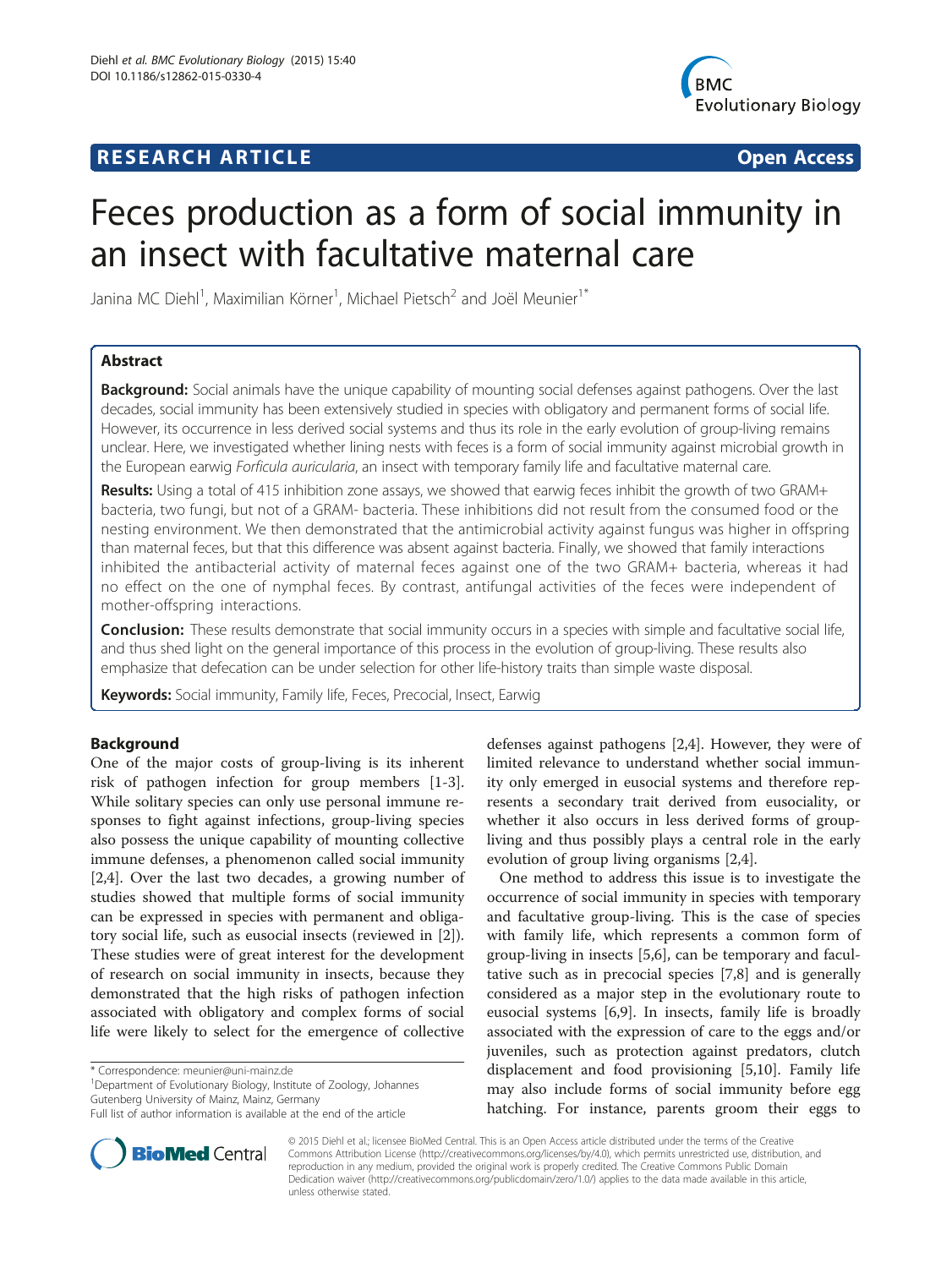prevent the development of fungal spores in the European earwig Forficula auricularia [[11\]](#page-6-0), apply bacteria with antifungal properties to brood cell prior to oviposition in the European beewolf Philanthus triangu-lum [\[12](#page-6-0)], coat their nest with antimicrobial secretions in the housefly Musca domestica [\[13](#page-6-0)] or prophylactically avoid nest sites with high microbial pressure in the burying beetle Nicrophorus vespilloides [[14](#page-6-0)]. Although prehatching forms of social immunity have been well studied in insects, surprisingly little is known about the nature and occurrence of the post-hatching ones (see e.g. in vertebrates [[15,16\]](#page-6-0)). Only recent studies showed that parental anal exudates and larval secretions exhibit antimicrobial properties in the burying beetles [[17](#page-6-0)-[19](#page-6-0)]. In this species, however, larvae feed on the carcass serving as nesting habitat, so that these antimicrobial mechanisms could also reflect evolutionary responses to competition with microbes over food access and/or to the extraordinarily high microbial pressure in this specific habitat.

In this study, we investigated whether social immunity occurs in the form of the production of feces with antimicrobial activity in the European earwig *F. auricularia*, an insect with temporary and facultative family life. In this species, mothers provide care to their offspring in soil burrows for several months, during which all family members - once hatched - line ground and walls with their feces pellets [[8,20-23](#page-6-0)]. Earwig maternal care can take multiple forms, such as egg and juveniles (called nymphs) attendance and food provisioning through regurgitation, which have been shown to enhance offspring fitness [[8,11,24,25\]](#page-6-0). Nevertheless, nymph survival does not require maternal care, as nymphs are mobile at hatching and can forage for themselves [[8](#page-6-0),[26](#page-6-0)]. Here, we first tested whether (1) earwig feces provides a form of social immunity by inhibiting the development of bacteria and fungus into the nest, and determined whether these effects were independent of the consumed food and nesting material. We then investigated whether (2) antimicrobial activity was stronger in maternal compared to nymphal feces, as expected under the assumption that it reflects a post-hatching form of maternal care. Finally, we tested whether (3) the antimicrobial activity of feces is a socially-mediated trait that is triggered or inhibited by experiencing mother-offspring interactions [[17](#page-6-0)]. If antimicrobial properties are induced by mother-offspring interactions, we predict that the feces produced by isolated individuals show lower antimicrobial activities. Conversely, we predict higher antimicrobial activities in feces produced by the isolated individuals if the costs of producing antimicrobial agents in the feces entail a mother-offspring conflict, in which each party tries to reduce its own investment into the production of antimicrobial components while benefiting from that of the other.

### Methods

# Insect rearing and feces collection

We collected feces pellets in 17 F. auricularia families composed of one mother and  $36.11 \pm 15.8$  (mean  $\pm$  SD) nymphs. These mothers were the first laboratory-born generation of individuals field sampled in 2012 in Dolcedo, Italy, and then maintained under standard laboratory conditions (rearing details in [[27\]](#page-6-0)). To determine whether the occurrence of mother-offspring interactions influences the antimicrobial properties of maternal and nymphal feces, the 17 families were randomly distributed among two groups at egg hatching. In the first group, we experimentally prevented motheroffspring interactions by separating mothers from their clutch of nymphs one day after egg hatching (Isolation group,  $n = 10$ ). By contrast, mothers in the second group were separated from their nymphs ten days after egg hatching (Family group,  $n = 7$ ). These separations were done by transferring the mother and the clutch of nymphs to two new petri dishes. At day 10, mothers and groups of nymphs from family groups were separated and transferred into two new petri dishes, in which they were maintained until feces collection at day 13 (first developmental instars). This manipulation was also done on the individuals from the isolation groups to standardize the experimental process. The transfer and three day delay between separation and feces collection ensured that the collected feces was relatively fresh and in large enough quantity to conduct the radial diffusion assays.

Individuals received ad libitum standardized food (for food composition, see [[27\]](#page-6-0)) from day 1 to day 9, and ad libitum green-colored pollen (Hochland Bio-Blütenpollen by Hoyer; Food die by DEKO BACK) from day 10 to day 12. Under these conditions, orphaning does not affect nymph quality in terms of developmental time and survival rate (Koch LK and Meunier J, unpublished data). The use of colored pollen is common in earwig experiments (e.g. [[21](#page-6-0),[25,28](#page-6-0)]) and was used here to disentangle feces pellets from sand grains in the rearing containers. At day 13, all (colored) feces pellets present in each petri dish were collected using a sterile 10 μl pipette tip. For each petri dish, the total amount of collected pellets was weighed to the nearest 0.1 μg (Pescale), then suspended in 500 μl sterile NaCl solution (0.9%) and finally stored at 4°C. This feces solution was used  $2.6 \pm 1.5$  days (mean  $\pm$  SD) later to conduct the radial diffusion assays (see below). All petri dishes (diameters 10 and 5 cm before and after separation, respectively) contained humid sand as substrate and a plastic shelter as a nest. They were maintained in a climate chamber at 60% humidity, constant 20°C and 10:14 h light/dark cycle during the course of the experiment.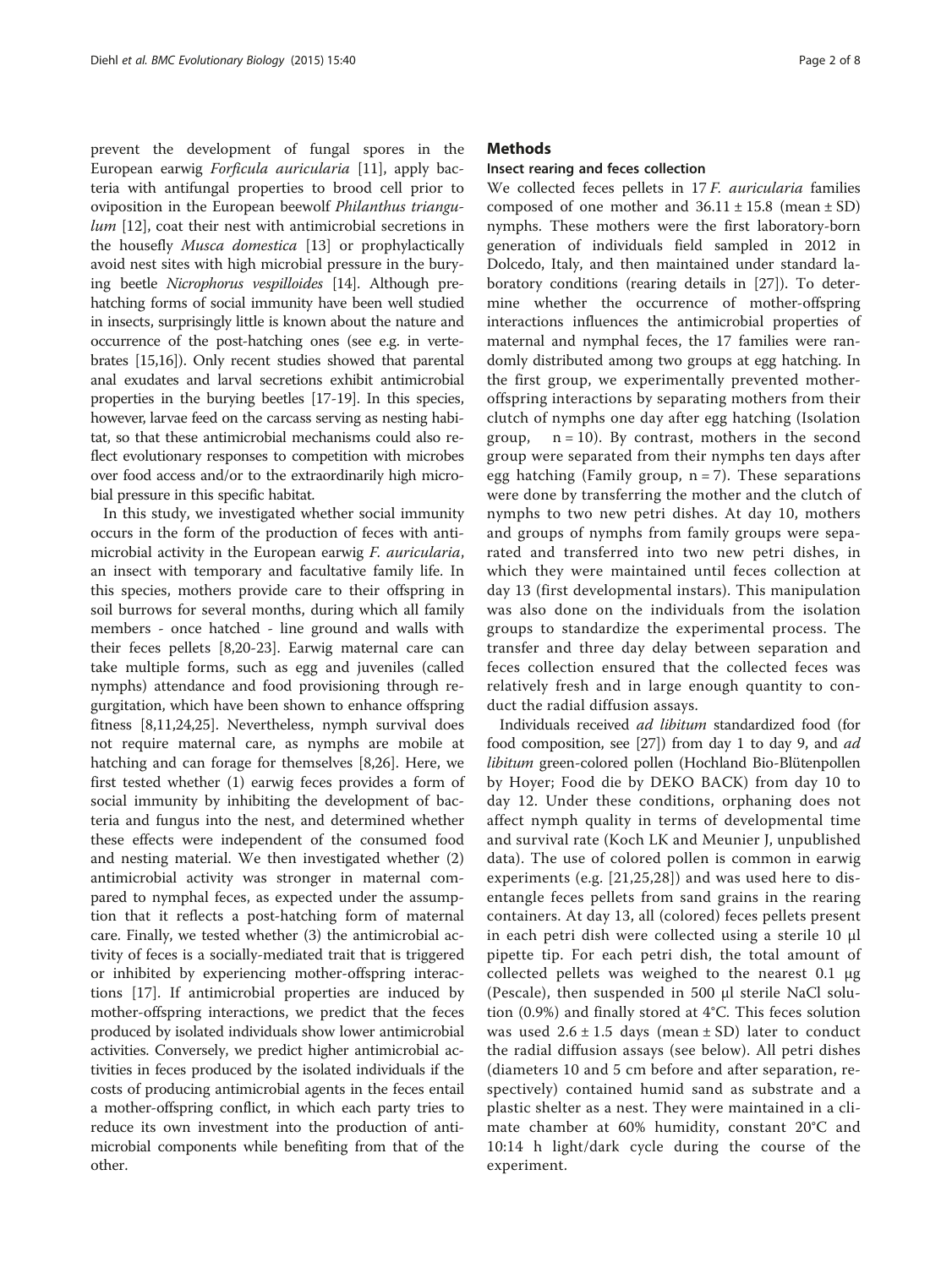#### Radial diffusion assays

We tested the antimicrobial properties of maternal and nymphal feces using a total of 170 radial diffusion assays against two GRAM+ bacteria, one GRAM- bacteria, and two fungi species (see details below). Radial diffusion assays were conducted in petri dishes (diameter 10 cm) filled with PDA (Potato Dextrose Agar, 70139, SIGMA-ALDRICH) covered with a solution of  $10^9$  bacteria or spores/ml. Four samples were tested per plate. To this end, each fourth of a PDA plate received a blank disc (antimicrobial susceptibility test discs, OXOID) in its center, on which 10 μl of feces solution was preliminary applied. The same process was used to conduct a total of 245 controls (49 per microbial species), in which we tested whether growth inhibition could result from the NaCl solution used to dilute the feces  $(n = 15/\text{species})$ , the food eaten by the tested individuals (10 mg of colored pollen pellets suspended in 1 ml NaCl solution, n = 15/species; 240 mg of standardized food source suspended in 1 ml NaCl solution,  $n = 4$ /species) or the sand on which feces has been released (50 mg of sand suspended in 1 ml NaCl solution;  $n = 15$ /species). After inoculation, each plate was incubated at 36°C/24 h for bacteria and at 20°C/48 h or 20°C/72 h for the fungus (for Saccharomyces cerevisiae and Aspergillus niger, respectively). At the end of the incubation, the zone of clearance (diameter from one edge of the zone of inhibition to the other) was measured three times per sample and then averaged to give one mean value called antimicrobial activity.

The radial diffusion assays were conducted against five microbial species covering a spectrum of groups that have the capability to grow into earwig burrows. First, we used Staphylococcus aureus (NCIMB 9518), which is a GRAM+ bacteria known to secrete a range of enzymes and toxins associated with several diseases in vertebrates and invertebrates [\[29\]](#page-6-0). Second, Bacillus subtilis (ATCC 6633) is another GRAM+ bacteria, which is a facultative pathogen commonly found in the soil [[29\]](#page-6-0). Third, Escherichia coli (ATCC 25922) is a GRAM- bacteria typically found in the intestinal tracts of mammals and insects [\[29\]](#page-6-0). Fourth, Saccharomyces cerevisiae (ATCC 2601) is a fungus known to cause lethal infections in invertebrates [[29](#page-6-0)]. Finally, Aspergillus niger (wild type strain) is a fungus growing on rotten plant material that can be an opportunistic pathogen [[29](#page-6-0)].

#### Statistical analyses

We first tested the effect of feces producer (mother or nymphs), family life (isolation or family group) and their interaction on the log-transformed amount of feces produced between day 10 and 13 (i.e. the amount of diluted feces) using a linear model. Because inhibition zones do not follow normal distributions and include a substantial

number of zeros across the radial diffusion assays (see results), the significance of the effects of feces producer and family life on antimicrobial activity were then tested using a series of randomized analysis of variance (randomized ANOVA; [[30\]](#page-6-0)). This non-parametric method allows estimating the significance of a factor (i.e. calculate p-values) by running a series of 10'000 ANOVA, in which the response variable (i.e. antimicrobial activity or antimicrobial activity per mg of feces) is permuted across the explanatory factors (i.e. feces producer and family life). Finally, we conducted pairwise comparisons between the antimicrobial activities of the controls (pooled) and the ones of the maternal or the nymphal feces using Mann–Whitney rank tests, in which the significance level  $α = 0.05$  was adjusted for multiple testing to α = 0.025 using Bonferonni correction. All statistical analyses were conducted using the software R v3.1.1 ([http://www.r-project.org\)](http://www.r-project.org). The R script to conduct randomized ANOVA is available on demand.

# **Results**

Each mother produced on average  $13.06 \pm 2.34$  mg (mean  $\pm$  SE) of feces between day 10 and day 13. This quantity was smaller than the  $180.63 \pm 18.88$  mg of feces produced by the clutch of nymphs during the same period of time (Likelihood Ratio (LR)  $\chi^2$ <sub>1</sub> = 252.72, P < 0.0001). The total amount of feces produced over three days was independent of family isolation (LR  $\chi^2$ <sub>1</sub> = 0.97,  $P = 0.324$ ), or of an interaction between family isolation and feces producer (LR  $\chi^2$ <sub>1</sub> = 1.12, P = 0.290).

Inhibition zones were found in 25 (73.5%) assays against B. subtilis, 10 (29.4%) against S. aureus, 19 (55.9%) against S. cerevisiae, 17 (50.0%) against A. niger, but none (0.0%) against E. coli. Maternal feces inhibited the growth of at least one microbial species in 13 (76.5%) of the 17 tested families, while nymphal feces had inhibition effects in every sample from the 17 (100%) families. None of the controls (NaCl, pollen, standardized food and sand) showed antimicrobial activity in any of the 245 assays (Figure [1](#page-3-0)).

The antimicrobial activity of maternal and nymphal feces produced over three days depended on the feces producer and the microbial species, but not on the occurrence of mother-offspring interactions (Table [1a](#page-3-0), Figure [1](#page-3-0)). Specifically, antimicrobial activities against A. niger and S. cerevisae were lower in maternal compared to nymphal feces, whereas antimicrobial activities against B. subtilis and S. aureus were independent of feces producer (Table [1](#page-3-0)a). Except against E. coli, each type of feces showed higher antimicrobial activity than the controls (Table [2](#page-4-0), Figure [1](#page-3-0)). The general antibacterial activity of nymphal feces against *S. aureus* was mostly driven by three points in the data set (Figure [1\)](#page-3-0). If these three points were excluded, the resulting mean antibacterial activity of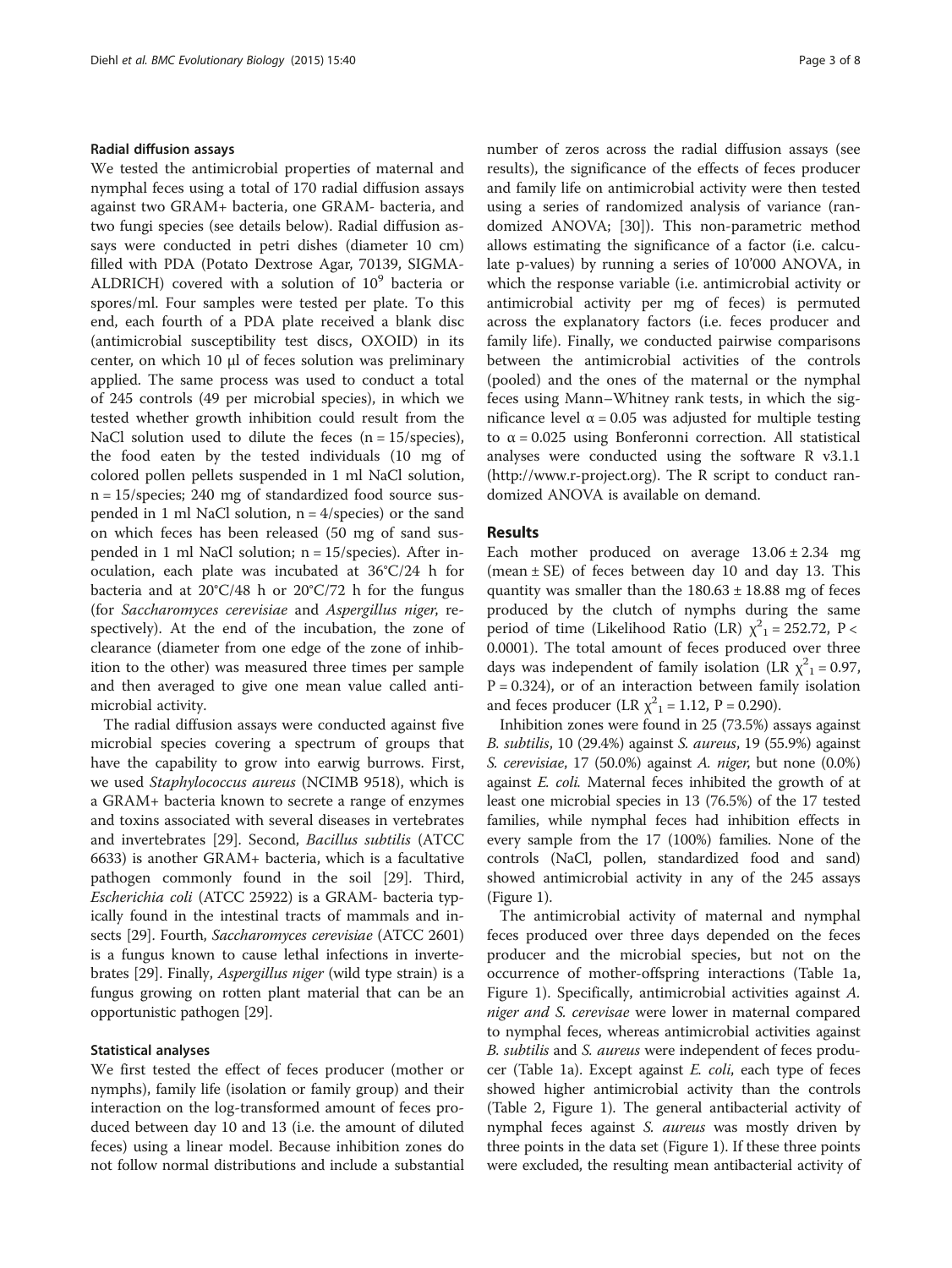<span id="page-3-0"></span>

nymphal feces against S. aureus would become null and thus smaller than the one of maternal feces (Mann–Whitney test,  $W = 168$ ,  $p = 0.008$ ) and similar to the controls (Figure 1).

In line with the prediction that antifungal components are more concentrated in maternal than nymphal feces, we found that the antimicrobial activities per mg of feces against B. subtilis and S. aureus were larger in maternal compared to nymphal feces (Table 1b, Figure [2](#page-4-0)). By contrast, feces producer did not influence such activity against S. cerevisae (Table 1b, Figure [2](#page-4-0)). Overall, the occurrence of mother-offspring interactions did not shape the antimicrobial activities per mg of feces against B. subtilis, S. aureus and S. cerevisae (Table 1b, Figure [2](#page-4-0)). However, it interacted with feces producer to shape the antimicrobial activity per mg of feces against A. niger (Table 1b, Figure [2\)](#page-4-0). Specifically, the presence of motheroffspring interactions canceled the antimicrobial activity of maternal feces (Mann–Whitney rank test;  $W = 52.5$ ,  $P = 0.040$ ) but had no effect on the one of nymphal feces

(Figure [2,](#page-4-0)  $W = 38$ ,  $P = 0.807$ ). Note that this interaction was only marginally non-significant when analyzing the overall antimicrobial activity of maternal feces produced over three days (Table 1a).

There was no family effect on the antimicrobial activities of nymphal and maternal feces (Table [3\)](#page-5-0). Across microbial species, antimicrobial activities were comparable (present or absent) between maternal and nymphal feces in 51.4% of the families, a value that was not significantly different from a random distribution (Binomial test against 50%,  $P = 0.904$ ). Note that the four microbial species (excluding *E. coli*) did not influence the proportion of families with comparable antimicrobial activities between maternal and nymphal feces (i.e. both present plus both absent versus present in only one type; Pearson's Chi-squares test,  $\chi^2$  = 3.0, df = 3, P = 0.391).

# **Discussion**

Gaining a better understanding of the evolution of the multiple forms of group-living requires insights into the

Table 1 Influences of feces producer and mother-offspring interactions on antimicrobial activities (a) per full sample and (b) per mg of feces

|                                    | <b>B.</b> subtilis | S. aureus   | A. niger    | S. cerevisiae |
|------------------------------------|--------------------|-------------|-------------|---------------|
| (a) Activity per full feces sample |                    |             |             |               |
| Feces producer (FP)                | $P = 0.440$        | $P = 0.098$ | $P = 0.005$ | P < 0.0001    |
| Mother-offspring interactions (MO) | $P = 0.808$        | $P = 0.104$ | $P = 0.342$ | $P = 0.051$   |
| FP: MO                             | $P = 0.553$        | $P = 0.934$ | $P = 0.068$ | $P = 0.215$   |
| (b) Activity per mg of feces       |                    |             |             |               |
| Feces producer (FP)                | P < 0.0001         | $P = 0.008$ | $P = 0.095$ | $P = 0.080$   |
| Mother-offspring interactions (MO) | $P = 0.813$        | $P = 0.575$ | $P = 0.052$ | $P = 0.078$   |
| FP: MO                             | $P = 0.812$        | $P = 0.731$ | $P = 0.037$ | $P = 0.089$   |

Feces producers were either the mother or the nymphs. P-values were obtained from randomized ANOVAs and the significant ones are in bold.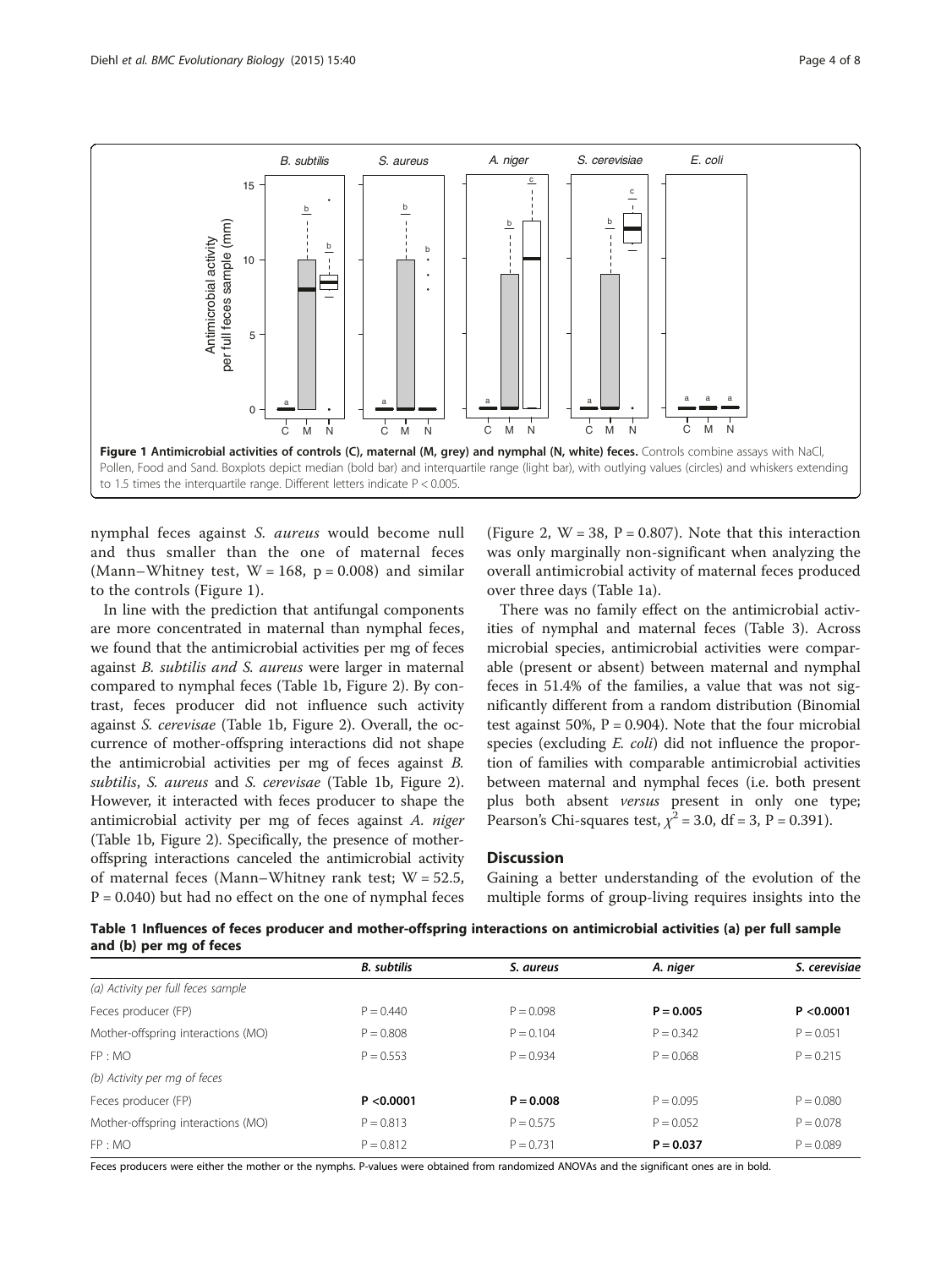|                | <b>B.</b> subtilis |          |     | S. aureus |       | A. niger |       | S. cerevisiae |  |
|----------------|--------------------|----------|-----|-----------|-------|----------|-------|---------------|--|
|                | w                  |          | W   |           | W     |          | w     |               |  |
| Maternal feces | 686                | < 0.0001 | 588 | < 0.0001  | 539   | < 0.0001 | 539   | < 0.0001      |  |
| Nymphal feces  | 759.5              | < 0.0001 | 490 | 0.0028    | 710.5 | < 0.0001 | 759.5 | < 0.0001      |  |

<span id="page-4-0"></span>Table 2 Comparisons between inhibition zones generated by the controls and the total amount of either maternal or nymphal feces

Statistical values were obtained from Mann–Whitney tests. Significant P-values are in bold. All p-values remain significant after correcting for multiple testing.

mechanisms that help individuals to limit the inherent risk of infection. Here, we demonstrate that lining nests with feces inhibits microbial development in the European earwig. Specifically, earwig feces showed antimicrobial activities against two GRAM+ bacteria (B. subtilis and S. aureus) and two fungi (A. niger and S. cerevisiae). These antimicrobial properties are likely to provide immune benefits to earwig family members, as many microbial entomopathogens have the capability to grow under the underground conditions provided by insect nests (e.g. [\[1,31\]](#page-6-0)), several of them are known to frequently attack earwig nests [\[32-35](#page-6-0)], and a recent study showed that even the development of nonentomopathogenic fungus into the nest comes with detrimental effects on earwig fitness [\[11\]](#page-6-0). Together with the fact that earwig nymphs produce more feces when encountering related compared to unrelated conspecific juveniles [\[21\]](#page-6-0), these results thus support that feces production at least partly reflects a kin-triggered form of social immunity.

The maintenance of feces in the nest is a poorly studied phenomenon in eusocial insects [[36,37\]](#page-6-0), in which colony members are generally assumed to evacuate feces into specific nest chambers to prevent microbial development in the colony (reviewed in [[2,38](#page-6-0)]). This phenomenon has nevertheless been reported in two non-eusocial insects exclusively feeding on their nesting material, the wood cockroach Cryptocercus punctulatus and the burying beetle N. vespilloides [\[14,19,39](#page-6-0)], for which the use of anal exudates (and their antimicrobial activity) into the nest has been proposed to have at least partially evolved to limit competition with microbes over food access [\[19,40](#page-6-0)].

Our study shows that the total amount of feces produced by mothers over three days did not exhibit higher antimicrobial activities than the one produced by nymphs, revealing that feces antimicrobial activity is not a simple form of post-hatching maternal care. Instead, we show that nymphs contributed more to antifungal nest protection than mothers, mostly due to their overall larger production of feces (each mg of nymphal feces exhibited similar antifungal activity than each mg of maternal feces). This higher feces production also allowed nymphs to compensate for the lower intrinsic antibacterial activity of their feces (activity per mg of feces) against GRAM+ bacteria, thus exhibiting an overall antimicrobial activity comparable to the one of maternal feces. This age-specific effect on the antimicrobial activity per mg of feces suggests differences in composition between nymphal and

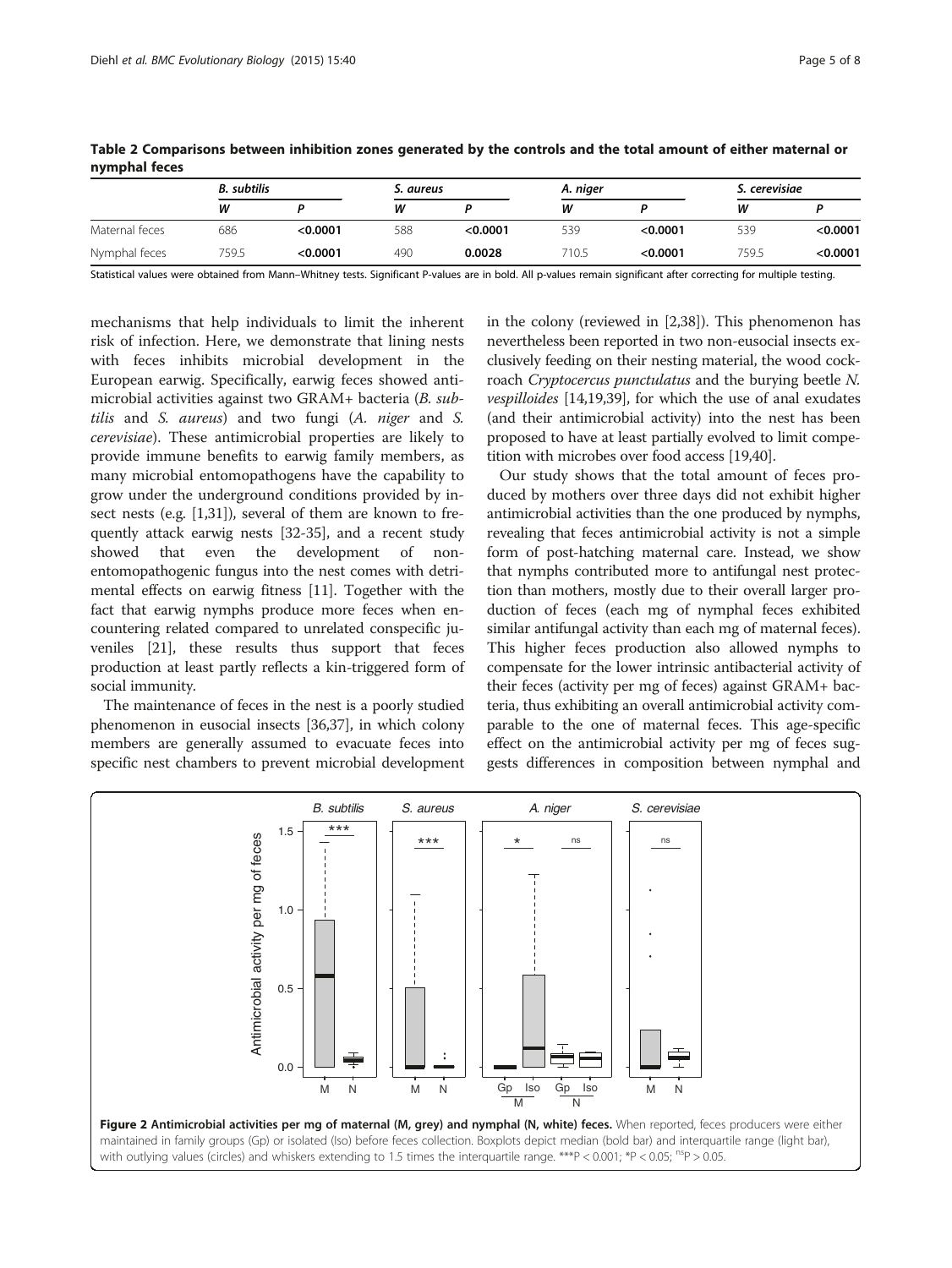<span id="page-5-0"></span>Table 3 Expression of feces antimicrobial activity per family

| Antimicrobial activity in |                  | В. | S. | А. | S.                                    | Ε. |
|---------------------------|------------------|----|----|----|---------------------------------------|----|
| <b>Maternal</b><br>feces  | Nymphal<br>feces |    |    |    | subtilis aureus niger cerevisiae coli |    |
| Yes                       | Yes              | 8  |    | Β  |                                       |    |
| <b>No</b>                 | Νo               | 0  | 9  | Β  | ζ                                     | 17 |
| Yes                       | Nο               | ζ  | 5  |    | 0                                     | Ω  |
| No                        | Yes              | 6  |    | Q  | Q                                     |    |

For each of the five microbial species, we reported the number of family in which an antimicrobial activity was found in both maternal and nymphal feces, in none of them or in either maternal or nymphal feces.

maternal feces. Feces compositions could differ in terms of quantity and/or quality of residual compounds of their personal immunity, which are known to be present in the feces and to become stronger with aging in other insect species [[41](#page-6-0)-[45](#page-6-0)]. Another discrepancy in feces composition could result from differing hindgut flora of mothers and nymphs. The insects gut includes a great variety of symbiotic microorganisms that are crucial for growth and protection against infections [[46](#page-7-0)-[48](#page-7-0)], but that also change with aging [[43](#page-6-0)[,49,50\]](#page-7-0). Finally, nymphal and maternal feces could vary in terms of chemical products released during defecation. For instance, earwigs possess a pygidial gland on their abdomen that releases chemicals with antimicrobial properties [[51](#page-7-0)]. Disentangling among these three nonmutually exclusive hypotheses will be addressed in further studies by investigating the presence of immune components and antimicrobial chemicals inside the feces, as well as by characterizing earwig gut flora.

We found that the antimicrobial activity of maternal feces depended on preliminary interactions with their nymphs. Specifically, family interactions inhibited the antimicrobial activity of maternal feces against S. cerevisiae, whereas they had no effect on the one of nymphal feces. This latter result contrasts with the one found in the burying beetle N. vespilloides, in which the absence of tending parents lowered the level of antibacterial activity in larvae exudates [[17](#page-6-0)]. In earwigs, our result first reveals that the presence and/or quantity of the compounds mediating the antimicrobial activity of maternal feces against S. cerevisiae are socially-dependent. More generally, it suggests that mothers can adapt their investment into such a form of social immunity to the investment expressed by their nymphs. Assuming that investment into social immunity is energetically costly (see e.g. [\[52\]](#page-7-0)), such maternal strategy could be adaptive and allow mothers to re-allocate their energy into other important life-history traits, such as forms of care and future reproduction [\[8,27](#page-6-0)]. Nevertheless, the effect of family life on feces antimicrobial activities was absent with the four other tested microbial species, indicating that the compounds mediating this activity are fixed during the period of family life. These

compounds do not come from the environment, as there was no antimicrobial activity in the food consumed by the individuals and in the sand covering the rearing containers.

A somewhat surprising result of our study was the large number of feces samples with no antimicrobial activity. These negative assays are unlikely to reflect a problem in our methodology, as radial diffusion assay is a standard procedure that has been commonly used to test antimicrobial activities in other insect species (e.g. [[18,36\]](#page-6-0)). They are also unlikely to reflect that feces antimicrobial activity is a family-trait only expressed in a limited number of families, since we showed that the occurrence (or absence) of feces antimicrobial activities was not necessarily the same between nymphs and mothers from the same family. Conversely, our result could reflect a form of specificity in the immune responses mediated by the feces, which is in line with the fact that almost every feces sample inhibited the growth of at least one of the tested microbes. Another explanation could be that feces producers need some cues to switch on antimicrobial activity in their feces. These cues are unlikely to come from our standardized rearing environment, but might reflect that some field sampled mothers have been naturally exposed to pathogens prior sampling, and that such exposure affected the immunity of their own descendants through transgenerational immune priming [\[53](#page-7-0)]. However, the occurrence of transgenerational immune priming remains to be tested in F. auricularia.

Although earwig feces showed antimicrobial activity against the two tested GRAM+ bacteria, this activity was absent against the GRAM- bacteria E. coli. This lack of activity against E. coli has been reported in the antimicrobial secretions of other insect, such as the burying beetle *N. vespilloides* [[18\]](#page-6-0). It may reflect either (1) higher physiological costs of mounting antimicrobial protection against GRAM- bacteria [[41\]](#page-6-0), (2) low selection pressure to mount defenses against GRAM- bacteria, e.g. because they are not present in their natural habitat or are important symbiotic organisms in the gut flora (but see [[49\]](#page-7-0)), or (3) specific resistance of the tested bacterial strain against the antimicrobial compounds present in earwig feces. Further studies should address this issue.

#### Conclusion

Overall, we demonstrate that social immunity in the form of lining nest with antimicrobial compounds can emerge and persist in species with primitive forms of group-living. Mounting collective defenses against microbial development could therefore be a widespread phenomenon across social systems and an important one in the early evolution of social life, as it does not require that individuals live in permanent and obligatory groups, and/or that group members compete with microbes for access to nest material as a food source.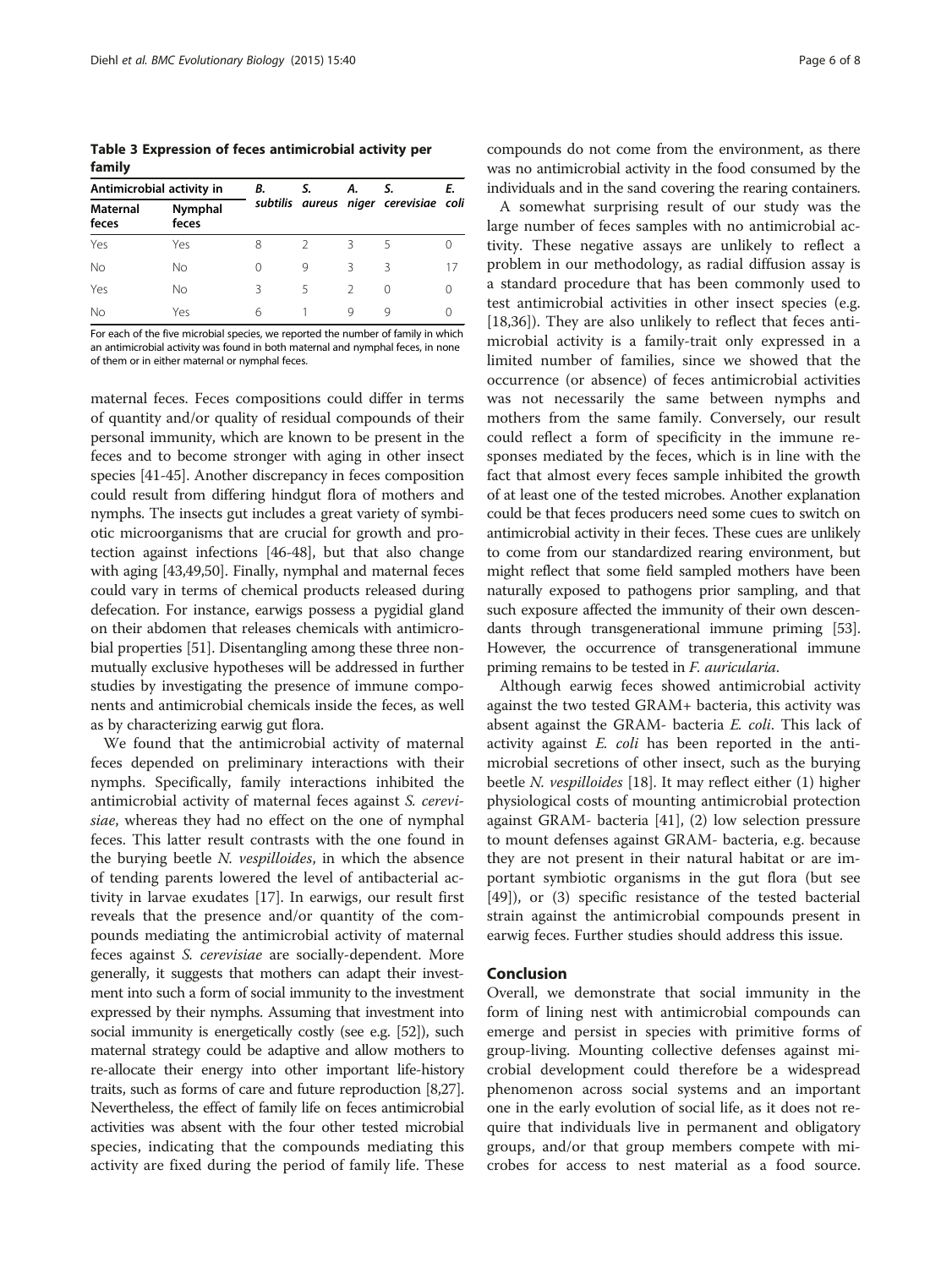<span id="page-6-0"></span>Interestingly, these results also emphasize that defecation does not only reflect individual needs of waste disposal, but can be under selection for its importance in other crucial life-history traits [19,38,39].

## Availability of supporting data

The data set supporting the results of this article is available in the DRYAD repository, [http://doi:10.5061/](http://doi:10.5061/dryad.9p31r) [dryad.9p31r](http://doi:10.5061/dryad.9p31r) [\[54\]](#page-7-0).

#### Competing interests

The authors declare that they have no competing interests.

#### Authors' contributions

JMCD, MK and JM conceived the experiments; JMCD performed the experiment; JM performed the statistical analysis; MP provided lab facilities and microbial strains; JM wrote the first draft of the manuscript. All authors read and approved the final manuscript.

#### Acknowledgments

We thank Beate Kraft for her support in the lab and Jos Kramer for his help with earwig maintenance. This work has been financed by the German Research Foundation (DFG, ME4179/3-1).

#### Author details

<sup>1</sup>Department of Evolutionary Biology, Institute of Zoology, Johannes Gutenberg University of Mainz, Mainz, Germany. <sup>2</sup>Department of Hygiene and Environmental Medicine, Institute of Medical Microbiology and Hygiene, University of Mainz Medical Center, Mainz, Germany.

# Received: 21 November 2014 Accepted: 24 February 2015<br>Published online: 12 March 2015

#### References

- 1. Schmid-Hempel P. Parasites in Social Insects. Princeton, NJ: Princeton University Press; 1998.
- 2. Cremer S, Armitage SAO, Schmid-Hempel P. Social immunity. Curr Biol. 2007;17:R693–702.
- 3. Masri L, Cremer S. Individual and social immunisation in insects. Trends Immunol. 2014;35:471–82.
- 4. Cotter SC, Kilner RM. Personal immunity versus social immunity. Behav Ecol. 2010;21:663–8.
- 5. Wong JWY, Meunier J, Kölliker M. The evolution of parental care in insects: the roles of ecology, life history and the social environment. Ecol Entomol. 2013;38:123–37.
- 6. Royle NJ, Smiseth PT, Kölliker M. The Evolution of Parental Care. Oxford Uni. Oxford: Oxford University Press; 2012. p. 400.
- 7. Smiseth PT, Darwell CT, Moore AJ. Partial begging: an empirical model for the early evolution of offspring signalling. Proc R Soc B Biol Sci. 2003;270:1773–7.
- 8. Kölliker M. Benefits and costs of earwig (Forficula auricularia) family life. Behav Ecol Sociobiol. 2007;61:1489–97.
- 9. Bourke AFG, Franks NR. Social Evolution in Ants. Princeton, NJ: Princeton University Press; 1995. p. 529.
- 10. Trumbo ST. Patterns of parental care in invertebrates. In: Royle NJ, Smiseth PT, Kölliker M, editors. Evol Parent care. Oxford, UK: Oxford University Press; 2012. p. 81–100.
- 11. Boos S, Meunier J, Pichon S, Kolliker M. Maternal care provides antifungal protection to eggs in the European earwig. Behav Ecol. 2014;25:754–61.
- 12. Kaltenpoth M, Göttler W, Herzner G, Strohm E. Symbiotic bacteria protect wasp larvae from fungal infestation. Curr Biol. 2005;15:475–9.
- 13. Cardoza YJ, Klepzig KD, Raffa KF. Bacteria in oral secretions of an endophytic insect inhibit antagonistic fungi. Ecol Entomol. 2006;31:636–45.
- 14. Rozen DE, Engelmoer DJP, Smiseth PT. Antimicrobial strategies in burying beetles breeding on carrion. Proc Natl Acad Sci U S A. 2008;105:17890–5.
- 15. Gasparini J, Mccoy KD, Staszewski V, Haussy C. Dynamics of anti-Borrelia antibodies in Black- legged Kittiwake (Rissa tridactyla) chicks suggest a maternal educational effect. Can J Zool. 2006;627:623–7.
- 16. Jacquin L, Blottière L, Haussy C, Perret S, Gasparini J. Prenatal and postnatal parental effects on immunity and growth in "lactating" pigeons. Funct Ecol. 2012;26:866–75.
- 17. Reavey CE, Beare L, Cotter SC. Parental care influences social immunity in burying beetle larvae. Ecol Entomol. 2014;39:395–8.
- 18. Arce AN, Smiseth PT, Rozen DE. Antimicrobial secretions and social immunity in larval burying beetles, Nicrophorus vespilloides. Anim Behav. 2013;86:741–5.
- 19. Cotter SC, Kilner RM. Sexual division of antibacterial resource defence in breeding burying beetles, Nicrophorus vespilloides. J Anim Ecol. 2010;79:35–43.
- 20. Costa JT. Dermaptera. Earwig mothers. In: Other insect Soc. Cambridge, Massachusetts & London, England: The Belknap Press of Harvard University Press; 2006. p. 49–80.
- 21. Falk J, Wong JWY, Kölliker M, Meunier J. Sibling cooperation in earwig families provides insights into the early evolution of social life. Am Nat. 2014;183:547–57.
- 22. Koch LK, Meunier J. Mother and offspring fitness in an insect with maternal care: phenotypic trade-offs between egg number, egg mass and egg care. BMC Evol Biol. 2014;14:125.
- 23. Wong JWY, Meunier J, Lucas C, Kölliker M. Paternal signature in kin recognition cues of a social insect: concealed in juveniles, revealed in adults. Proc R Soc B Biol Sci. 2014;281:20141236.
- 24. Meunier J, Kölliker M. Inbreeding depression in an insect with maternal care: influences of family interactions, life stage and offspring sex. J Evol Biol. 2013;26:2209–20.
- 25. Staerkle M, Kölliker M. Maternal food regurgitation to nymphs in earwigs (Forficula auricularia). Ethology. 2008;114:844–50.
- 26. Meunier J, Kölliker M. When it is costly to have a caring mother: food limitation erases the benefits of parental care in earwigs. Biol Lett. 2012;8:547–50.
- 27. Meunier J, Wong JWY, Gómez Y, Kuttler S, Röllin L, Stucki D, et al. One clutch or two clutches? Fitness correlates of coexisting alternative female life-histories in the European earwig. Evol Ecol. 2012;26:669–82.
- 28. Meunier J, Kölliker M. Parental antagonism and parent-offspring co-adaptation interact to shape family life. Proc R Soc B Biol Sci. 2012;279:3981–8.
- 29. Kayser FH, Bienz KA, Eckert J, Zinkernagel RM. Medizinische Mikrobiologie. 9th ed. Stuttgart: Auflage, Thieme; 1998. p. 718.
- 30. Manly BFJ. Randomization, Bootstrap and Monte Carlo Methods in Biology. 2nd ed. London: Chapman and Hall; 1997.
- 31. Reber A, Chapuisat M. Diversity, prevalence and virulence of fungal entomopathogens in colonies of the ant Formica selysi. Insectes Soc. 2011;59:231–9.
- 32. Miller JS, Zink AG. Parental care trade-offs and the role of filial cannibalism in the maritime earwig, Anisolabis maritima. Anim Behav. 2012;83:1387–94.
- 33. Ben-Ze'ev IS. Notes on Entomophthorales (Zygomycotina) collected by T. Petch: II. Erynia ellisiana sp. nov., non Erynia forficulae (Giard.), comb. nov., pathogens of Forficulidae (Dermaptera). Mycotaxon. 1986;27:263–9.
- 34. Hodson AK, Friedman ML, Wu LN, Lewis EE. European earwig (Forficula auricularia) as a novel host for the entomopathogenic nematode Steinernema carpocapsae. J Invertebr Pathol. 2011;107:60–4.
- 35. Wang W, LU W, Li Z. Furia shandongensis (Zygomycetes: Entomophthorales), a new pathogen of earwigs. Mycotaxon. 1994;50:301–6.
- 36. Rosengaus RB, Guldin MR, Traniello JFA. Inhibitory effect of termite fecal pellets on fungal spore germination. J Chem Ecol. 1998;24:1697–706.
- 37. Chouvenc T, Efstathion CA, Elliott ML, Su N. Extended disease resistance emerging from the faecal nest of a subterranean termite. Proc R Soc B Biol Sci. 2013;280:20131885.
- 38. Weiss MR. Defecation behavior and ecology of insects. Annu Rev Entomol. 2006;51:635–61.
- 39. Rosengaus RB, Mead K, Du Comb WS, Benson RW, Godoy VG. Nest sanitation through defecation: antifungal properties of wood cockroach feces. Naturwissenschaften. 2013;100:1051–9.
- 40. Otti O, Tragust S, Feldhaar H. Unifying external and internal immune defences. Trends Ecol Evol. 2014;29:625–34.
- 41. Beckage NE. Insect Immunology. Oxford: Elsevier Inc; 2008. p. 348.
- 42. Shao Q, Yang B, Xu Q, Li X, Lu Z, Wang C, et al. Hindgut innate immunity and regulation of fecal microbiota through melanization in insects. J Biol Chem. 2012;287:14270–9.
- 43. Dillon RJ, Dillon VM. The gut bacteria of insects: nonpathogenic interactions. Annu Rev Entomol. 2004;49:71–92.
- 44. Schmid-Hempel P. Evolutionary ecology of insect immune defenses. Annu Rev Entomol. 2005;50:529–51.
- 45. Zerofsky M, Harel E, Silverman N, Tatar M. Aging of the innate immune response in Drosophila melanogaster. Aging Cell. 2005;4:103–8.